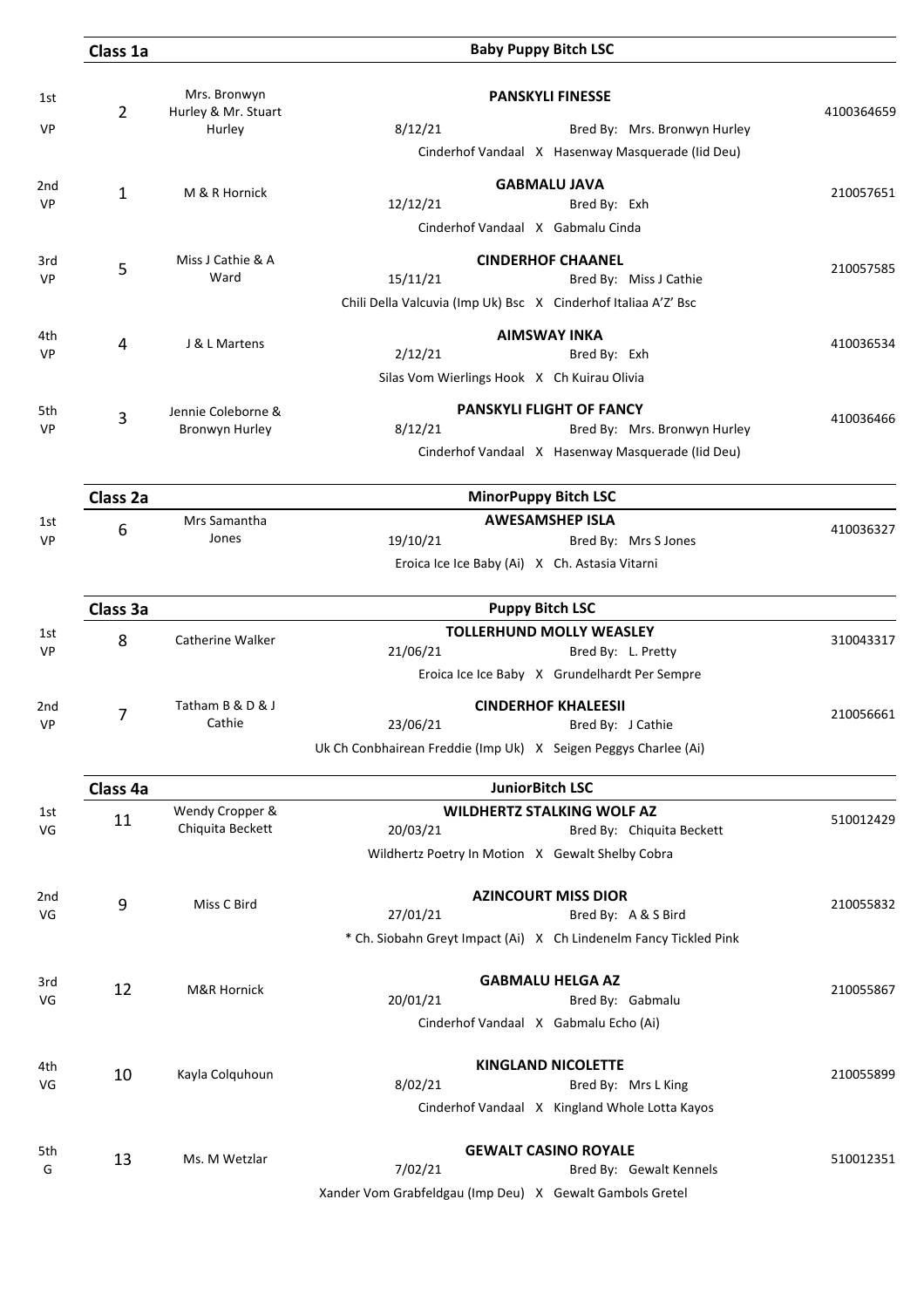|                 | Class 5a            | <b>Intermediate Bitch LSC</b>     |                                                                                      |           |  |  |  |
|-----------------|---------------------|-----------------------------------|--------------------------------------------------------------------------------------|-----------|--|--|--|
| 1st             | 15                  | Mr G & K Williams                 | <b>KAYGARR ESTHER AZ BSC</b>                                                         | 410033970 |  |  |  |
| VG              |                     |                                   | 25/07/20<br>Bred By: Mrs K & Mr G Williams                                           |           |  |  |  |
|                 |                     |                                   | Eroica Ice Ice Baby X Eroica Just Want To Have Fun                                   |           |  |  |  |
| 2 <sub>nd</sub> | 14                  | J Philp                           | <b>AMDAK HASHTAG FUDGE ME</b>                                                        | 410034550 |  |  |  |
| VG              |                     |                                   | 18/09/20<br>Bred By: A Wood                                                          |           |  |  |  |
|                 |                     |                                   | Eroica Ice Ice Baby (Ai) X Amdak Fudge Me Sideways                                   |           |  |  |  |
|                 | <b>Class</b><br>11a |                                   | <b>Open Bitch LSC</b>                                                                |           |  |  |  |
| 1st<br>EX       | 18                  | Mrs K Williams &<br>Mrs C Leonard | <b>EROICA JUST WANT TO HAVE FUN AI AZ BSC</b><br>3/05/18<br>Bred By: Mrs CAE Leonard | 510010604 |  |  |  |
|                 |                     |                                   | Willas Vom Aurelisbrandt X Ch Vladimir Glam I Am                                     |           |  |  |  |
| 2 <sub>nd</sub> |                     | R & M Hornick                     | *GABMALU FISKA AZ                                                                    | 210053268 |  |  |  |
|                 | 17                  |                                   | 23/12/19<br>Bred By: M & R Hornick                                                   |           |  |  |  |
|                 |                     |                                   | Cinderhof Vandaal X Gabmalu Cinda                                                    |           |  |  |  |
| Absent          | 16                  | Kayla Colquhoun                   | <b>SUNDANEKA ZOIC ZIVA</b>                                                           |           |  |  |  |
|                 |                     |                                   | 2/04/19<br>Bred By: Mr G D & Mrs K Stevenson                                         | 210051752 |  |  |  |
|                 |                     |                                   | Sundaneka Alamandin X Sundaneka Hullabaloo                                           |           |  |  |  |
|                 | Class 1a            |                                   | <b>Baby Puppy Bitch SC</b>                                                           |           |  |  |  |
| 1st             | 20                  | J Cathie & M Groth                | <b>CINDERHOF CERSEII</b>                                                             | 210057585 |  |  |  |
| <b>VP</b>       |                     |                                   | 15/11/21<br>Bred By: J Cathie                                                        |           |  |  |  |
|                 |                     |                                   | Chili Della Valcuvia X Cinderhof Italiaa                                             |           |  |  |  |

| 2 <sub>nd</sub> | 24 | M & C Theris      | <b>BOSSFACE OVERKILL</b>                               | 210057828 |
|-----------------|----|-------------------|--------------------------------------------------------|-----------|
| Absent          |    |                   | 9/01/22<br>Bred By: Exh                                |           |
|                 |    |                   | Bossface Romper Stomper X Bossface Too Much Heaven     |           |
| 3rd             | 19 | F & C Aili & S    | <b>ALBATA COLETTE</b>                                  | 410036529 |
| VP              |    | Ballantyne-Gordon | 10/11/21<br>Bred By: F& C Aili                         |           |
|                 |    |                   | *Chili Della Valcuvia X *Albata Lucia 'A' 'Z'          |           |
| 4th             | 23 | M & C Theris      | <b>BOSSFACE FRENZY</b>                                 | 210057829 |
| VP              |    |                   | 9/01/22<br>Bred By: Exh                                |           |
|                 |    |                   | Bossface Romper Stomper X Bossface Too Much Heaven     |           |
| Absent          | 21 | Ms L Kirkman & Mr | LAGERFELDT ACCIDENTALLY IN LUV                         | 210057849 |
|                 |    | J Haussler        | 5/01/22<br>Bred By: Exh                                |           |
|                 |    |                   | Olymp Vom Larchenhain (Imp Deu) X Lovelite Kate        |           |
| Absent          | 22 | Mr B & Mrs D      | <b>KELINPARK XPRESSO</b>                               | 210058014 |
|                 |    | Tatham            | 28/01/22<br>Bred By: L Gregor                          |           |
|                 |    |                   | Uk Ch Conbhairean Freddie (Imp Uk) X Kelinpark Nutella |           |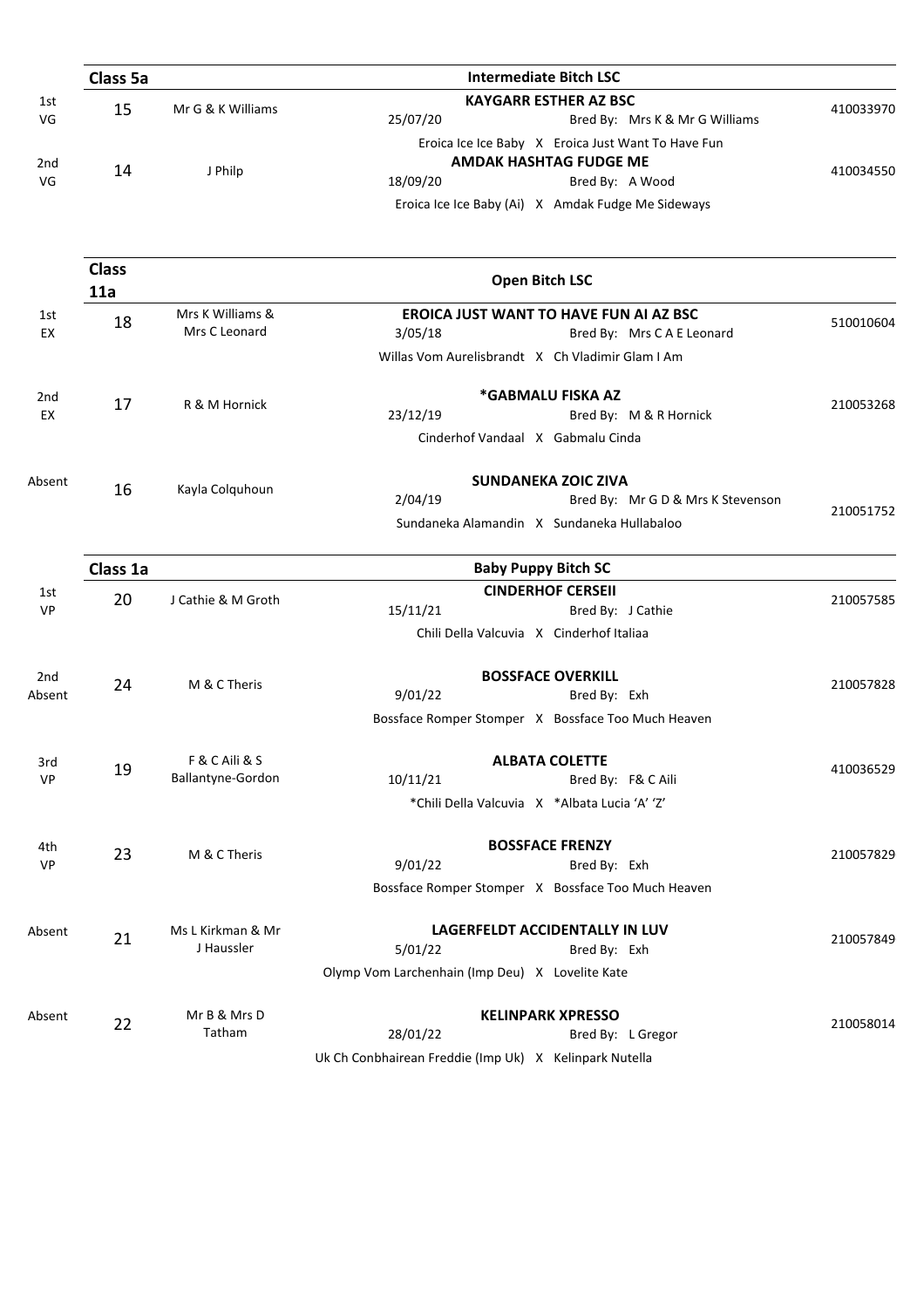|                  | Class 2a |                             | <b>Minor Puppy Bitch SC</b>                                       |           |
|------------------|----------|-----------------------------|-------------------------------------------------------------------|-----------|
| 1st              |          |                             | <b>BLUEMAX HAZELNUT SWIRL</b>                                     |           |
| VP               | 26       | Angela Brinkworth           | 10/10/21<br>Bred By: A.Brinkworth                                 | 410036400 |
|                  |          |                             | Dingo Di Casa Mary. X Bluemax Salted Peanut                       |           |
| 2nd              |          |                             |                                                                   |           |
| VP               | 27       |                             | <b>CINDERHOF EVII</b>                                             | 210057503 |
|                  |          | J Cathie & L King           | 27/10/21<br>Bred By: J Cathie                                     |           |
|                  |          |                             | Conbhairean Freddie X Kingland Sambooka Twist                     |           |
|                  |          |                             |                                                                   |           |
| 3rd              | 32       | D & K Muir                  | <b>ALEZAN TANZANIA</b>                                            | 210057439 |
| <b>VP</b>        |          |                             | 2/11/21<br>Bred By: Ms D Muir & Miss K Muir                       |           |
|                  |          |                             | Olymp Vom Larchenhain (Imp Deu) X Alezan Ltd Az                   |           |
|                  |          |                             |                                                                   |           |
| 4th<br><b>VP</b> | 31       | K And S Maresh              | <b>JAYSHELL YOYO</b><br>2/10/21<br>Bred By: Mrs N Mcdermott       | 310043820 |
|                  |          |                             |                                                                   |           |
|                  |          |                             | Chili Della Valcuvis X Jayshell Utopia                            |           |
| 5th              |          |                             | <b>BLUEMAX GEN SEVEN</b>                                          |           |
| VP               | 33       | Angela Brinkworth           | 29/09/21<br>Bred By: Bluemax                                      | 410036629 |
|                  |          |                             | Chili Della Valcuvia X Bluemax De Jayla                           |           |
|                  |          |                             |                                                                   |           |
|                  | 29       | Lyn Gregor                  | <b>KELINPARK WISPA</b>                                            | 210057451 |
| <b>VP</b>        |          |                             | 1/10/21<br>Bred By: LA Gregor                                     |           |
|                  |          |                             | *Chili Della Valcuvia (Imp) X *Kelinpark Skittle Az               |           |
|                  |          | Ms L Kirkman & Mr           | <b>KINGLAND FANJA</b>                                             |           |
| <b>VP</b>        | 30       | J Haussler                  | 16/08/21<br>Bred By: Mrs L G King                                 | 210057239 |
|                  |          |                             | Chili Della Valcuvia (Imp Uk) X Kingland Fancy That               |           |
|                  |          | S & S Ballantyne-           | <b>GEWALT ROCKYS FIELD OF DREAMS</b>                              |           |
| Absent           | 25       | Gordon                      | 3/11/21<br>Bred By: Gewalt Kennels                                | 510012887 |
|                  |          |                             | Chili Della Valcuvia (Imp Uk) X *Kaperville White Diamond 'A' 'Z' |           |
| Absent           |          |                             | <b>CASTASTAR RHAPSODY</b>                                         |           |
|                  | 28       | Mrs. Mandy Doyle            | 14/10/21<br>Bred By: Exh                                          | 410036221 |
|                  |          |                             | *Xander Vom Grabfeldgau (Imp Gmy) X * Castastar Lana Ht 'A"z'     |           |
|                  |          |                             |                                                                   |           |
|                  | Class 3a |                             | <b>Puppy Bitch SC</b>                                             |           |
| 1st              |          | Lyn Gregor                  | <b>KELINPARK VIENETTA</b>                                         | 210056606 |
| <b>VP</b>        | 35       |                             | 21/05/21<br>Bred By: LA Gregor                                    |           |
|                  |          |                             | *Uk Ch Conbhairean Freddie (Imp Uk) X *Kelinpark Rocky Road Az    |           |
| 2nd              |          | Mrs. Bronwyn                | PANSKYLI ETERNAL FLAME                                            |           |
|                  |          | Hurley & Mr. Stuart         |                                                                   | 410035452 |
| <b>VP</b>        | 36       | Hurley                      | 12/05/21<br>Bred By: Mrs. Bronwyn Hurley                          |           |
|                  |          |                             | Chili Della Valcuvia X Komatzu Burlesque A Z Bscl                 |           |
|                  |          |                             | <b>KARALCIN YSENDA RESPLENDENT</b>                                |           |
| 3rd<br><b>VP</b> | 37       | Karen Long                  | 19/06/21<br>Bred By: K Long                                       | 410035819 |
|                  |          |                             | Xander Vom Grabfeldgau X Karalcin Harley Quinn 'A'z'              |           |
|                  |          |                             |                                                                   |           |
| 4th              |          | Mrs. D O'Keefe              | <b>DEBBAR QUENTESSA</b>                                           | 410035439 |
| <b>VP</b>        | 38       |                             | 9/05/21<br>Bred By: Mrs. Debra Okeefe                             |           |
|                  |          |                             | *Chili Della Valcuvia X *Debbar Isabella 'A"Z'                    |           |
|                  |          |                             | <b>ALEZAN QUE SERA SERA</b>                                       |           |
| 5th<br>VP        | 34       | Sarah Ballantyne-<br>Gordon | 19/05/21<br>Bred By: D & K Muir                                   | 210056534 |
|                  |          |                             |                                                                   |           |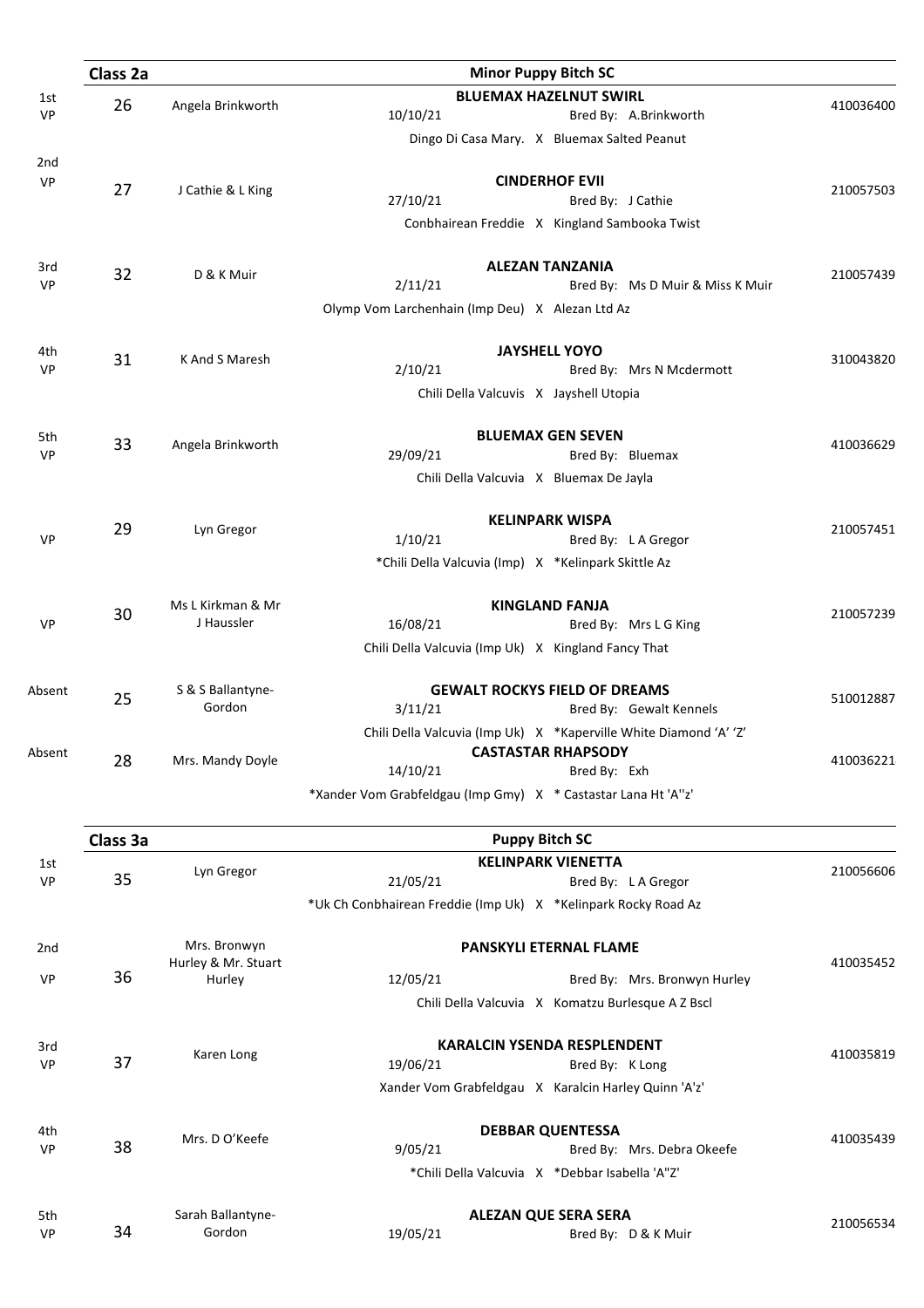|           | Class 4a |                                        | <b>Junior Bitch SC</b>                                                                   |           |
|-----------|----------|----------------------------------------|------------------------------------------------------------------------------------------|-----------|
| 1st<br>VG | 39       | K & R Knuckey, J<br>Cathie And M Groth | <b>FREINHAUF PEDRAA</b><br>21/02/21<br>Bred By: Kr Rt And Ca Knuckey                     | 610012864 |
|           |          |                                        | Chili Della Valcuvia X Freinhauf Havoc                                                   |           |
| 2nd<br>VG | 43       | Mrs. D O'Keefe                         | <b>DEBBAR OPHELIA 'A"Z'</b><br>15/11/20<br>Bred By: Exh                                  | 410034541 |
|           |          |                                        | Xander Vom Grabfeldgau (Imp Deu) X Aust Ch.Debbar Hermione 'A"Z'                         |           |
| 3rd       |          | <b>Fred Flower</b>                     | <b>GEWALT SWEDISH INFLUENCE</b>                                                          | 510012171 |
| VG        | 40       |                                        | 13/11/20<br>Bred By: Gewalt Kennels<br>Gewalt Tennessee Drummer X Olexius Vera (Imp Swe) |           |
| 4th       |          |                                        | <b>KARALCIN QUIRINDI</b>                                                                 |           |
| VG        | 41       | K Long                                 | 6/04/21<br>Bred By: Exh                                                                  | 410035338 |
|           |          |                                        | Conbhairean Karlos (Imp Uk) X Karalcin Katana 'A"z'                                      |           |
| 5th       | 42       | Mr. K And S<br>Maresh                  | <b>INEFFABLE DANGEROUS DREAMS A Z</b>                                                    | 410035299 |
| VG        |          |                                        | 12/04/21<br>Bred By: Exh                                                                 |           |
|           |          |                                        | Pirlo Von Arminius X *Ch. Rhosyn New Plaything A Z Bscl.1                                |           |
|           |          | J Philp                                | <b>GRANDSPY KISS AND TELL</b>                                                            | 410035259 |
| <b>VP</b> | 45       |                                        | 13/03/21<br>Bred By: Jocelyn Philp                                                       |           |
|           |          |                                        | Dewisri Prince X Grandspy Evil Intentions                                                |           |
| Absent    |          | Mrs. D O'Keefe                         | <b>DEBBAR PALOMA</b>                                                                     | 410035181 |
|           | 44       |                                        | 20/02/21<br>Bred By: Mrs. Debra Okeefe                                                   |           |
|           |          |                                        | Kaygarr Arko X Debbar Jenny 'A"Z'                                                        |           |
|           | Class 5a |                                        | <b>Intermediate Bitch SC</b>                                                             |           |
| 1st<br>VG | 48       | Miss A Ward                            | <b>ALMARJO ANOTHER SHOCK A'Z BSC</b><br>14/06/20<br>Bred By: Mr M Yardley                | 410033768 |
|           |          |                                        | Jaci'S Style Einstein (Imp Deu) X Amberg Effie                                           |           |
| 2nd       |          |                                        | <b>BERNLOCH WANDA</b>                                                                    |           |
| VG        | 47       | Kerrie Griffis                         | 22/06/20<br>Bred By: K Griffis                                                           | 210054455 |
|           |          |                                        | Combhairean Freddie X Bernloch Yoyo                                                      |           |
| Absent    | 46       | Jo Cathie                              | <b>CINDERHOF ROMAA AZ</b>                                                                | 210054997 |
|           |          |                                        | 5/10/20<br>Bred By: Miss J Cathie                                                        |           |
|           |          |                                        | Chili Della Valcuvia X Vanland Ava                                                       |           |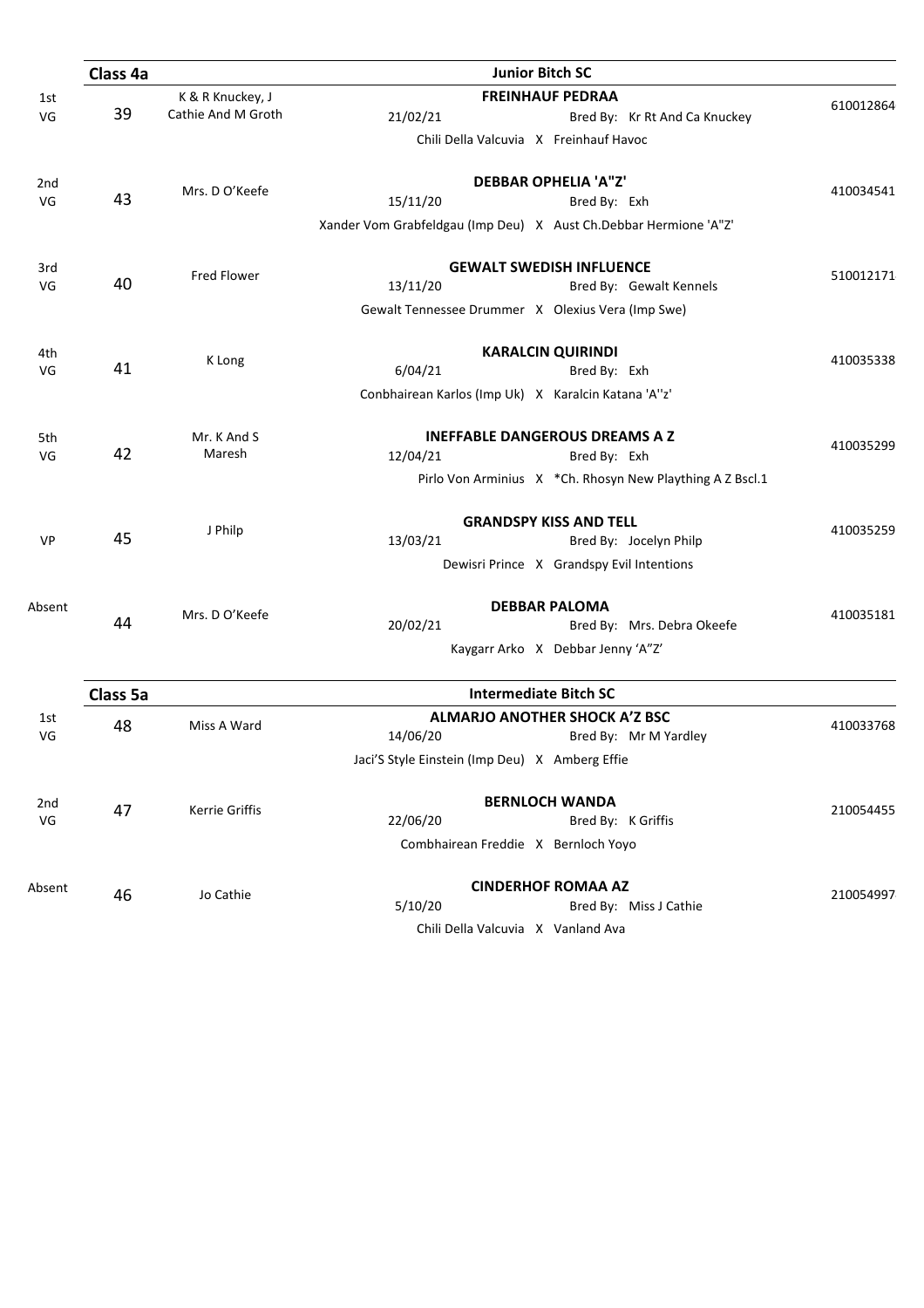| <b>Class</b><br>11a |                          |                                                                             | Open Bitch SC                                                               |                                      |                                                                                 |           |
|---------------------|--------------------------|-----------------------------------------------------------------------------|-----------------------------------------------------------------------------|--------------------------------------|---------------------------------------------------------------------------------|-----------|
| 50                  | J Cathie & K<br>Zimmerle | 29/09/18                                                                    | *CINDERHOF ITALIAA AZ                                                       |                                      | Bred By: J Cathie And L Lynch                                                   | 210050646 |
|                     |                          |                                                                             | Macho Vom Lamorak X *Freinhauf Havoc Az                                     |                                      |                                                                                 |           |
| 52                  | Kerrie Griffis           | 29/08/18                                                                    | Gerry Vom Shacher X Bernloch Yoyo                                           | <b>BERNLOCH REBA</b><br>Bred By: Exh |                                                                                 | 210050542 |
| 49                  | Mr J R Carter            | 16/01/18<br>Ch. Conbhairean Freddie (Imp Uk) X Sadria Tillys Pepper         | *KARABACH PINCH OF PEPPER AZ                                                |                                      | Bred By: J R Carter                                                             | 310037041 |
| 53                  | S & B Hurley             | 2/01/19                                                                     | <b>KOMATZU BURLESQUE A Z BSCL</b><br>Bossface Barack X Ambala Playboy Bunny |                                      | Bred By: Komatzu Kennels                                                        | 410031553 |
| 55                  | Mrs. D O'Keefe           | 2/11/17                                                                     | *DEBBAR ISABELLA 'A"Z'<br>Ch. Castastar Eragon X Debbar Dj Vu               |                                      | Bred By: Mrs. D Okeefe                                                          | 410029874 |
| 51                  | Mrs A Doyle              | 27/09/19<br>Uk Ch Conbhairean Freddie (Imp Uk)                              | * CASTASTAR LANA HT 'A"Z'                                                   |                                      | Bred By: Mrs. Mandy Doyle<br>Ipo2 X Ch Castastar Alexi Rn. Et. Pt. 'A"z' Bscl.1 | 410033045 |
| 54                  | Lorraine King            | 28/10/18<br>*Ch Kelinpark Helluva Rebel Ccd Td X Kingland Sambooka Twist Az | *KINGLAND FANCY THAT AZ                                                     | Bred By: Exh                         |                                                                                 | 210051102 |
| 56                  | Mr M Yardley             | 24/04/18<br>Djambo Vom Fichtenschlag (Imp Deu) X Amberg Yuli                | <b>AMBERG EFFIE A'Z' BSC</b>                                                |                                      | Bred By: Mrs L Baker                                                            | 210049662 |
|                     | Best SC Bitch            | 50                                                                          | Reserve SC<br><b>Bitch</b>                                                  | 35                                   |                                                                                 |           |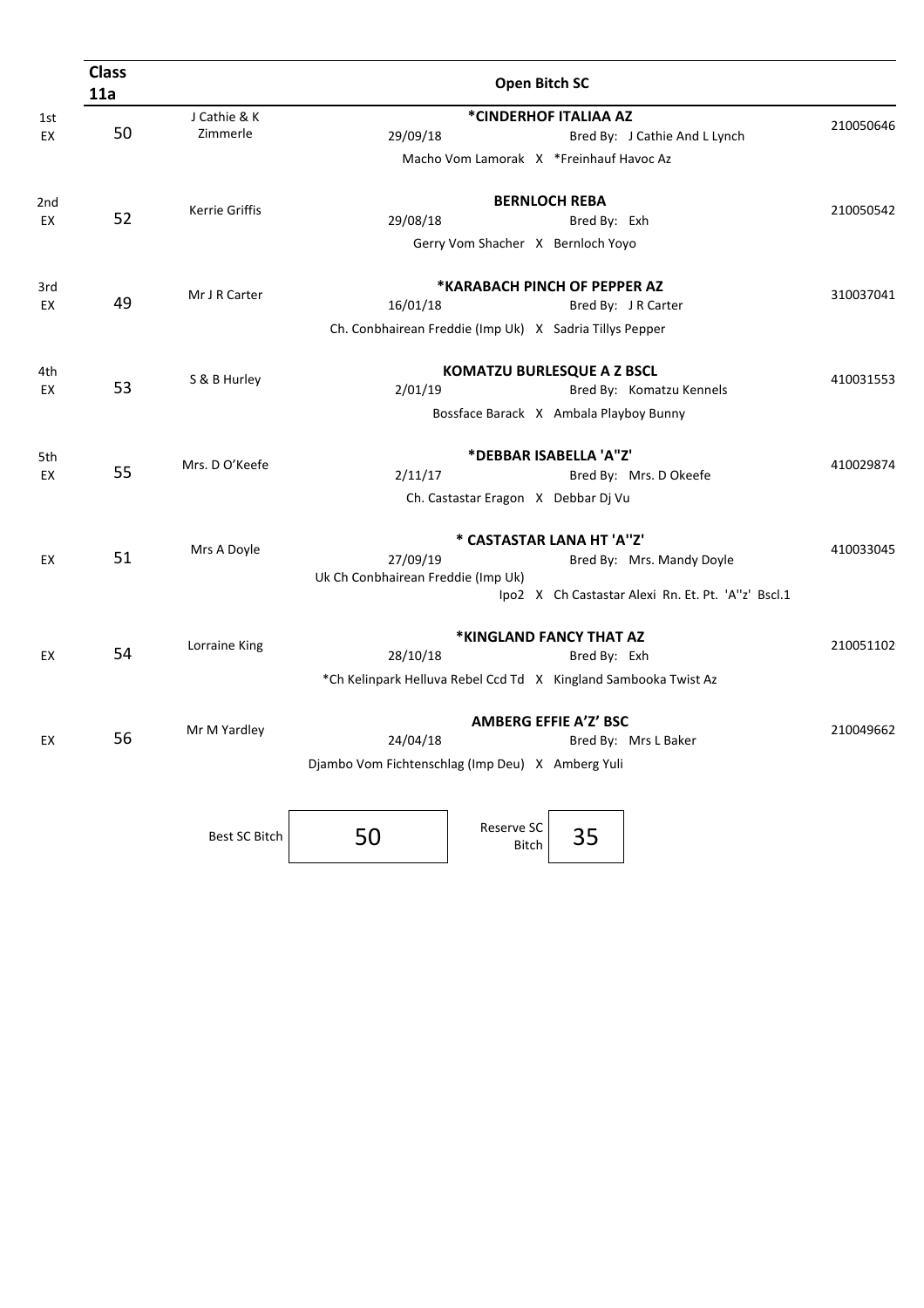|                  | Class 1                        |                               | <b>Baby Puppy Dog LSC</b>                                  |           |
|------------------|--------------------------------|-------------------------------|------------------------------------------------------------|-----------|
| 1st              |                                | Mrs. Bronwyn                  | <b>PANSKYLI FEARLESS</b>                                   |           |
| VP               | 57                             | Hurley & Mr. Stuart<br>Hurley | 8/12/21<br>Bred By: Mrs. Bronwyn Hurley                    | 410036466 |
|                  |                                |                               | Cinderhof Vandaal X Hasenway Masquerade (Iid Deu)          |           |
|                  | Class 2                        |                               | <b>Minor Puppy Dog LSC</b>                                 |           |
| 1st              | 58                             | C. Shayler, R&D               | <b>STOBAR KOZTYA</b>                                       | 300300052 |
| VP               |                                | Tatham, K Griffis             | 6/11/21<br>Bred By: Stobar Kennels                         |           |
|                  |                                |                               | Chili Del Valcuvia X Stobar Fenela                         |           |
|                  | Class 3                        |                               | <b>Puppy Dog LSC</b>                                       |           |
| 1st<br><b>VP</b> | 60                             | Mrs. D O'Keefe                | <b>DEBBAR QUACKER</b><br>9/05/21<br>Bred By: Mrs. D Okeefe | 410035439 |
|                  |                                |                               | *Chili Della Valcuvia X *Debbar Isabella 'A"Z'             |           |
| 2nd              |                                |                               | RIMERINI MOVES LIKE JAGGER (AI)                            |           |
| <b>VP</b>        | 59                             | Kayla Colquhoun               | 9/07/21<br>Bred By: Megan Porter                           | 210056908 |
|                  |                                |                               | Wunderstern Elmezzi (Imp Ltu) X Rimerini Distinct Beauty   |           |
| 3rd              | 61                             | Wolfgang & Tracey             | DAMONTE STEALIN TIME (AI)                                  | 510012663 |
| <b>VP</b>        |                                | Rehberg                       | 20/07/21<br>Bred By: Vivien Drummond                       |           |
|                  | Kuirau Orlando X Khayem Odette |                               |                                                            |           |
|                  | Class 4                        |                               | <b>JuniorDog LSC</b>                                       |           |
| Absent           | 62                             | Mr B & D Houghton             | <b>LETTLAND HARJU</b>                                      | 410034679 |
|                  |                                |                               | 12/11/20<br>Bred By: Mr Ben & D Houghton                   |           |
|                  |                                |                               | Wunderstern Elmezzi X Ch. Beautrae Xtreme Envy             |           |
|                  | Class 5                        |                               | <b>Intermediate Dog LSC</b><br>*KINGLAND JESTER AZ         |           |
| 1st<br>VG        | 64                             | Lorraine King                 | 30/06/19<br>Bred By: Exh                                   | 210052417 |
|                  |                                |                               | *Cinderhof Vandaal Az X Kingland Whole Lotta Kayos Az      |           |
| Absent           | 63                             | Mr B & D Houghton             | LETTLAND DUKE AZ BSC                                       | 410032248 |
|                  |                                |                               | 7/06/19<br>Bred By: Exh                                    |           |
|                  |                                |                               | Grisu Vom Frankengold X Lettland Althea Bright Sky Az Bsc  |           |
|                  | Class 11                       |                               | <b>Open Dog LSC</b>                                        |           |
| 1st              | 66                             | L.Martens                     | * SILAS VOM WIERLINGS HOOK 'A' ED                          | SZ-L 751  |
| EX               |                                |                               | 30/03/16<br>Bred By: Kark-Heinz Walter                     |           |
|                  |                                |                               | Orbit Von Pakkas Athene X Peggy Vom Wierlings Hook         |           |
| 2nd              | 67                             | Mrs K Williams &              | <b>EROICA ICE ICE BABY AZ BSC</b>                          | 510010274 |
| EX               |                                | Mrs C Leonard                 | 28/10/17<br>Bred By: Mrs C Leonard                         |           |
|                  |                                |                               | Grisu Vom Frankengold Ipo 2 X Ch. Eroica Coco Chanel       |           |
| Absent           | 65                             | Mr B & D Houghton             | <b>LETTLAND FLINT AZ BSC</b>                               | 410033356 |
|                  |                                |                               | 2/02/20<br>Bred By: Exh                                    |           |
|                  |                                |                               | Wunderstern Elmezzi X Lettland Althea Bright Sky           |           |
|                  |                                | Best LSC Dog                  | Reserve LSC<br>67<br>66<br>Dog                             |           |
|                  |                                |                               |                                                            |           |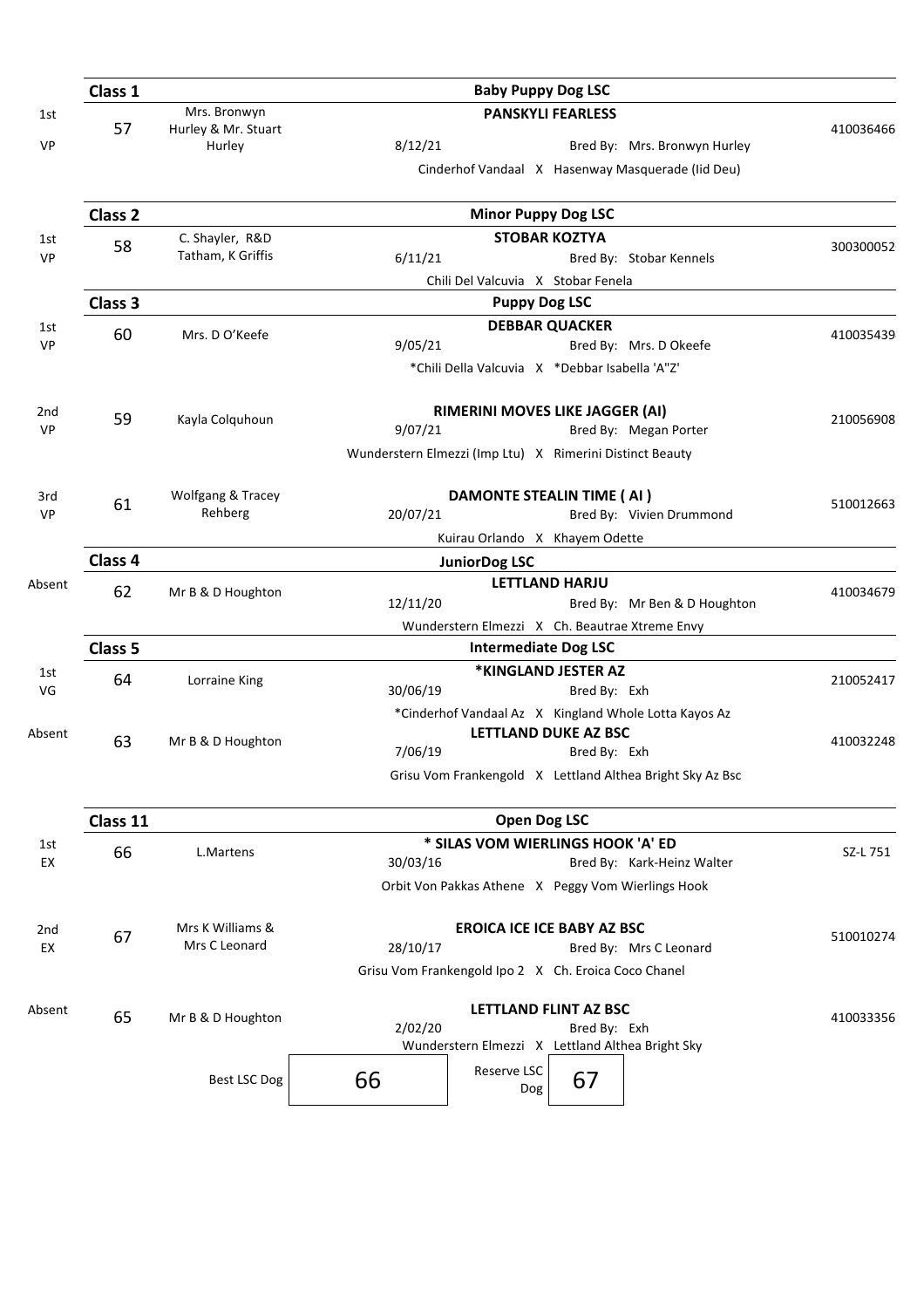|           | Class 1            |                    | <b>Baby Puppy Dog SC</b>                                                               |           |
|-----------|--------------------|--------------------|----------------------------------------------------------------------------------------|-----------|
| 1st<br>VP | 69                 | Ray Turner         | <b>CINDERHOF COBRAA</b><br>15/11/21<br>Bred By: Jo Cathie                              | 210057585 |
|           |                    |                    | *Chili Della Valcuvia A Z X *Cinderhof Italia A Z                                      |           |
| 2nd       | 68                 | L. Martens         | <b>TANNALANE THE JOKER</b>                                                             | 210057619 |
| VP        |                    |                    | 24/11/21<br>Bred By: J. Wilks                                                          |           |
|           |                    |                    | Aimsway Mug Shot X Aimsway Shilling                                                    |           |
|           | Class 3            |                    | <b>Puppy Dog SC</b>                                                                    |           |
| 1st       | 70                 | Mrs. D O'Keefe     | <b>DEBBAR QUALL</b>                                                                    |           |
| <b>VP</b> |                    |                    | 9/05/21<br>Bred By: Mrs. Debra Okeefe                                                  | 410035439 |
|           |                    |                    | *Chili Della Valcuvia X *Debbar Isabella 'A"Z'                                         |           |
|           | Class 4            |                    | <b>Junior Dog SC</b>                                                                   |           |
| 1st       | 71                 | Lyn Gregor         | <b>KELINPARK U ARE MAVERICK A Z</b>                                                    | 210055392 |
| VG        |                    |                    | 4/12/20<br>Bred By: LA Gregor                                                          |           |
|           |                    |                    | *Chili Della Valcuvia (Imp Uk) X *Kelinpark Nutella Az                                 |           |
| Absent    |                    |                    | <b>KARALCIN WALLABADAH</b>                                                             |           |
|           | 72                 | K Long             | 6/04/21<br>Bred By: Exh                                                                | 410035338 |
|           |                    |                    | Conbhairean Karlos (Imp Uk) X Karalcin Katana 'A"z'                                    |           |
| Absent    |                    | K&R Knuckey, J     | <b>FREINHAUF PREDAATOR A Z</b>                                                         |           |
|           | 73                 | Cathie & K         |                                                                                        | 610012863 |
|           |                    | Zimmerle           | 21/02/21<br>Bred By: K, R & C Knuckey                                                  |           |
|           |                    |                    | *Chili Della Valcuvia A Z X *Freinhauf Havoc A Z                                       |           |
|           | Class <sub>5</sub> |                    | <b>Intermediate Dog SC</b>                                                             |           |
| 1st       | 74                 | Mr John P Hugo     | *CINDERHOF RAFFAA AZ                                                                   | 210054997 |
| VG        |                    |                    | 5/10/20<br>Bred By: Miss J Cathie<br>Chili Della Valcuvia X Vanland Ava                |           |
|           |                    |                    |                                                                                        |           |
| 2nd       | 75                 | M & C Theris       | <b>BOSSFACE ROMPER STOMPER</b>                                                         | 210051960 |
| VG        |                    |                    | 18/05/19<br>Bred By: Exh                                                               |           |
|           |                    |                    | Fremont Watson X Bossface Halifax                                                      |           |
|           | Class 11           |                    | <b>Open Dog SC</b>                                                                     |           |
| 1st       | 77                 | Ms K F Graham &    | *OLYMP VOM LÄRCHENHAIN (IMP DEU)                                                       | SZ2330484 |
| EX        |                    | Mr B Adams         | 7/10/16<br>Bred By: Herr Vincent Buß                                                   |           |
|           |                    |                    | *Irone Du Clos De Patmisand X *Havanna Vom Larchenhain                                 |           |
| 2nd       |                    |                    | *AIMSWAY MUGSHOT 'A' 'Z'                                                               |           |
| EX        | 78                 | J & L Martens      | 28/09/18<br>Bred By: Exh                                                               | 210050631 |
|           |                    |                    | Ury Vom Zisawinkel X Aimsway Homespun                                                  |           |
| 3rd       | 76                 | Al Drinkwater      | <b>CH.*ASTASIA PACCO A Z</b>                                                           | 410032104 |
| EX        |                    |                    | 20/04/19<br>Bred By: Mrs B & Mr P Hersant                                              |           |
|           |                    |                    | Conbhairean Karlos (Imp Uk) X *Astasia Gamba Az                                        |           |
| 4th       | 79                 | Ms D Muir & Miss K | * ICCARA HARD ROCCO AZ                                                                 | 610011747 |
| EX        |                    | Muir               | 11/05/19<br>Bred By: Mr C Mailata & Ms S Woollard<br>Schaeferhund Rafael X Iccara Dava |           |
|           |                    |                    |                                                                                        |           |
| Absent    | 80                 | Kylie Zimmerle     | <b>CASTASTAR GRINGO "A""Z"</b>                                                         | 410028501 |
|           |                    |                    | 28/12/16<br>Bred By: Mandy Doyle                                                       |           |
|           |                    |                    | Toby Von Der Plassenburg X Castastar Alexi                                             |           |